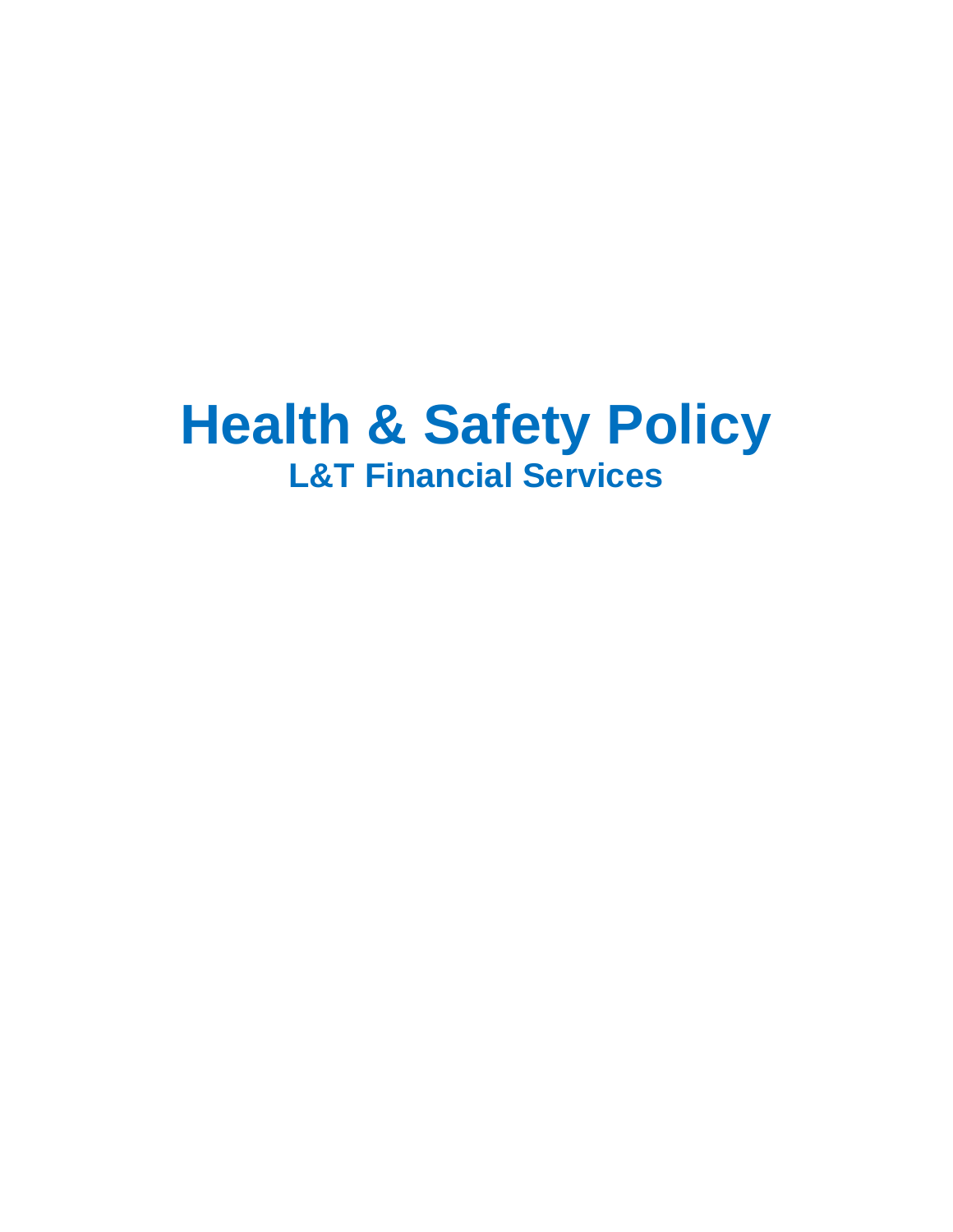## **Contents**

| <b>Version</b> | Date of Adoption | Change<br><b>Reference</b>                                                                                                                                                                                                                                                                                                                                           | Owner                                                        | <b>Approving</b><br><b>Authority</b> |
|----------------|------------------|----------------------------------------------------------------------------------------------------------------------------------------------------------------------------------------------------------------------------------------------------------------------------------------------------------------------------------------------------------------------|--------------------------------------------------------------|--------------------------------------|
| 1.             | April 2021       |                                                                                                                                                                                                                                                                                                                                                                      | FCM Team<br>HR Team<br>CSR&<br>Sustainability<br>Team        | <b>CSR &amp; ESG</b><br>Committee    |
| 2.             | April 2022       | CSR and ESG<br>Committee had<br>approved<br>Environment,<br>Health & Safety<br>Policy on April 29,<br>2021. The said<br>policy has been<br>split into two<br>policies i.e.;<br>Environment<br>Policy and Health<br>& Safety Policy in<br>accordance with<br>the best practices<br>followed in the<br>industry and<br>recommendation<br>of an external<br>consultant. | FCM Team<br><b>HR Team</b><br>CSR&<br>Sustainability<br>Team | CSR & ESG<br>Committee               |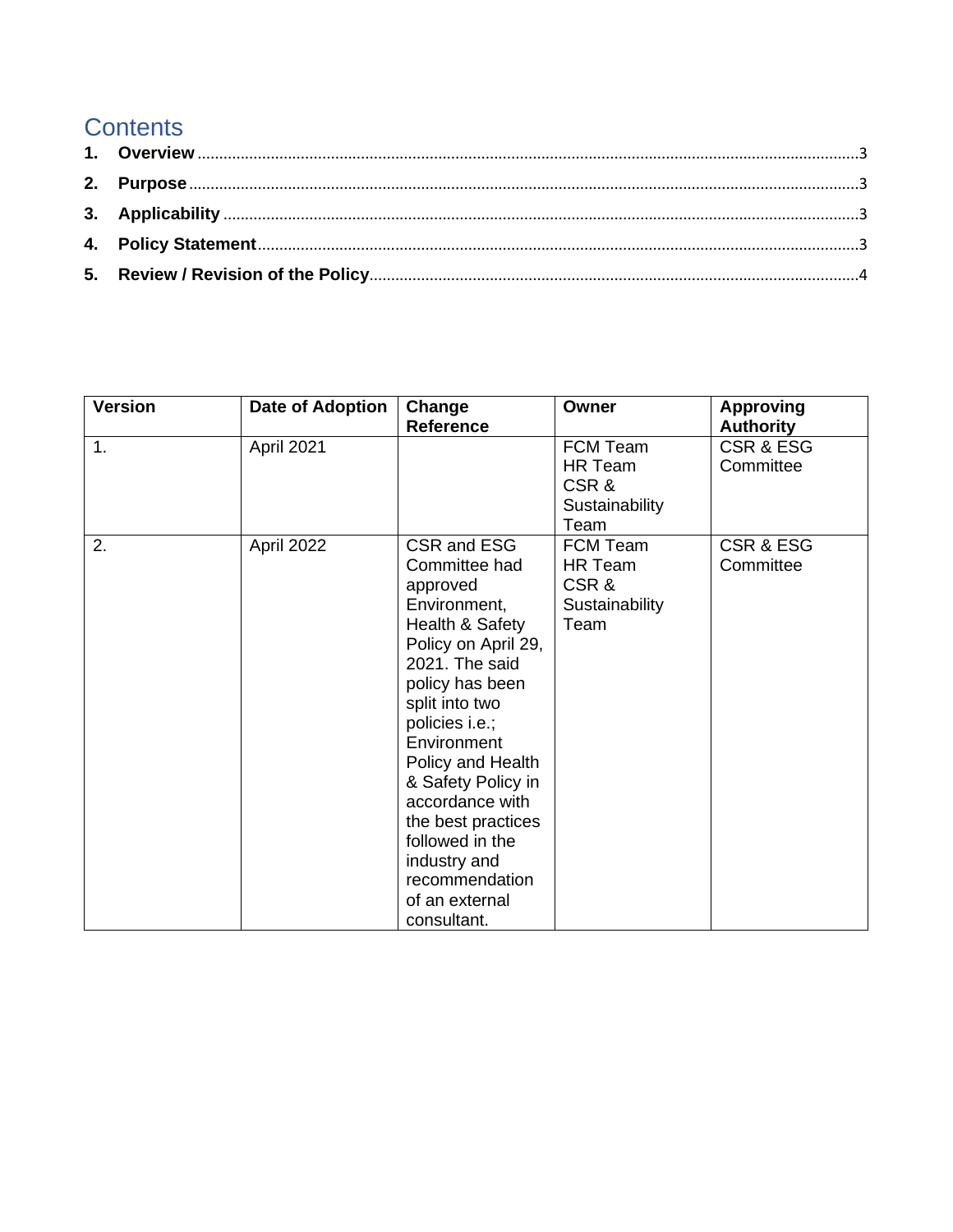#### <span id="page-2-0"></span>**1. Overview**

This policy sets out vision and approach of L&T Finance Holdings Limited (including its subsidiary companies) ("LTFS") towards Health and Safety ("the Policy"). As a responsible corporate citizen, LTFS believes that creating a cooperative, healthy and a safe working environment is a prerequisite for success of any organization.

#### <span id="page-2-1"></span>**2. Purpose**

LTFS is committed to conduct business in a safe manner. The Policy acts as a guiding framework for continuous improvement on Health & Safety and Sustainability fronts for the Company.

#### <span id="page-2-2"></span>**3. Applicability**

LTFS is committed towards implementation of the Policy. The Policy is applicable to all operational offices/ branches and companies within LTFS.

#### <span id="page-2-3"></span>**4. Policy Statement**

LTFS aims to work towards continuous improvement on Health & Safety aspects. Health and Safety are considered significant aspects for business decisions.

LTFS aims to continually improve Health and Safety performance and shall strive to achieve this by

- Complying with all applicable laws, regulations, legal and other requirements.
- Committing to provide a fair, safe and healthy working environment
- Creating employee awareness across the organization through periodic training sessions that are focused on health & safety, mental health and wellness
- Encouraging regular health check-up for all employees and tying up with medical check-up service providers for facilitating this
- Providing access to medical services and availability of on call doctor
- Ensuring safety of employees at workplace from natural disasters or accidents such as fire breakout
- Providing employees with work from home/ flexi work hour facilities, employee health insurance policy, maternity benefit policy for women employees, paternal leaves and other child care initiatives
- Ensuring health and safety of the 'Feet on Street' employees and providing suitable benefits
- Setting of the Health and Safety performance targets

#### The employees must

- **Take reasonable care of own health and safety including psychological well-being**
- **•** Take reasonable care that they do not do or fail to do anything with the consequence that the health and safety of anyone else in the organization is affected
- Comply with the organization's procedures relating to health and safety and with any reasonable instruction that are given on a health and safety matter including a requirement for routine medical check-ups and undertaking training

LTFS aims to enhance health and safety performance by making continuous improvements on these aspects in its operations.